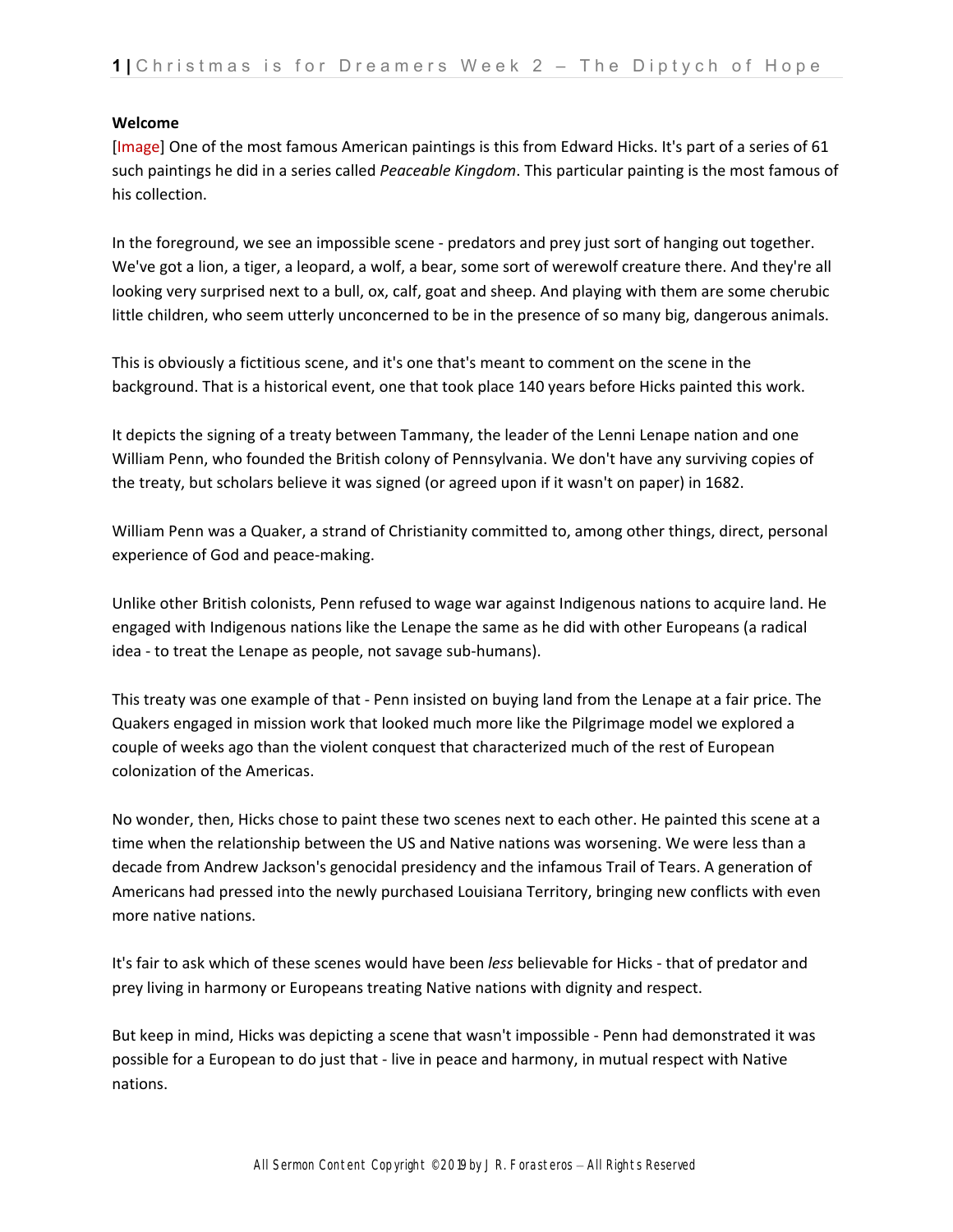If the US had adopted Penn's attitude toward Native nations, rather than that of Jackson and his kind, we would have avoided innumerable atrocities carried out in the name of the Monroe Doctrine and Westward Expansion.

So Hicks' painting is one of hope. It's grounded in historical reality and also an act of imagination. A desire to see a better world, one that he doesn't see around him.

We're going to explore that hope today. Because Hicks' painting is grounded in the words of the prophet Isaiah, another person who offered images of hope in impossible times.

Today, we're going to exercise our imaginations together. We're going to practice hoping.

## **Message**

This is the second week of Advent. Christians all over the world are spending the four weeks of Advent preparing to celebrate the birth of Jesus. Advent is a season of hopeful imagination. We look forward to the return of Jesus by putting ourselves in the place of God's people as they waited for the birth of the Messiah.

This year, our Advent series is called Christmas is for Dreamers. We're exploring the words of the prophet Isaiah, one of the first of God's prophets to look for a savior to rescue us.

Last week, we began by asking how we know if we're wanting the right things. Tim challenged us with a dream from the prophet Isaiah where God's people want justice for all, peace for the whole world.

Today, we are reflecting on the nature of hope. Hope is the stubborn insistence that the way things are isn't the way things are always going to be.

"The way things are" is an appropriately vague phrase. It can be about big things, like Hicks' picture contrasting with the legacy of the US' genocidal policy toward Native American nations. Or the continuing injustices and inequalities faced by Black Americans, or the kids incarcerated unjustly at our Southern border. It can be economic concerns about our disappearing middle class, and how much more difficult it seems to be to make ends meet for ordinary folks today. Or maybe it's that feeling of being *always on*, of having schedules with no margin and bank accounts with no margins and debt with way too much margin.

Or, since we're smack dab in the middle of the holiday season, "the way things are" could be relational. Maybe this is the last Christmas you'll spend with someone. Or maybe that was last year, and you're grieving in a new way this year. Maybe you are avoiding family, or what 'family' looks like has changed since last year.

Or maybe you just don't understand why everyone seems angry, hurt or scared all the time. It doesn't impact you personally, but you can tell people you love aren't okay.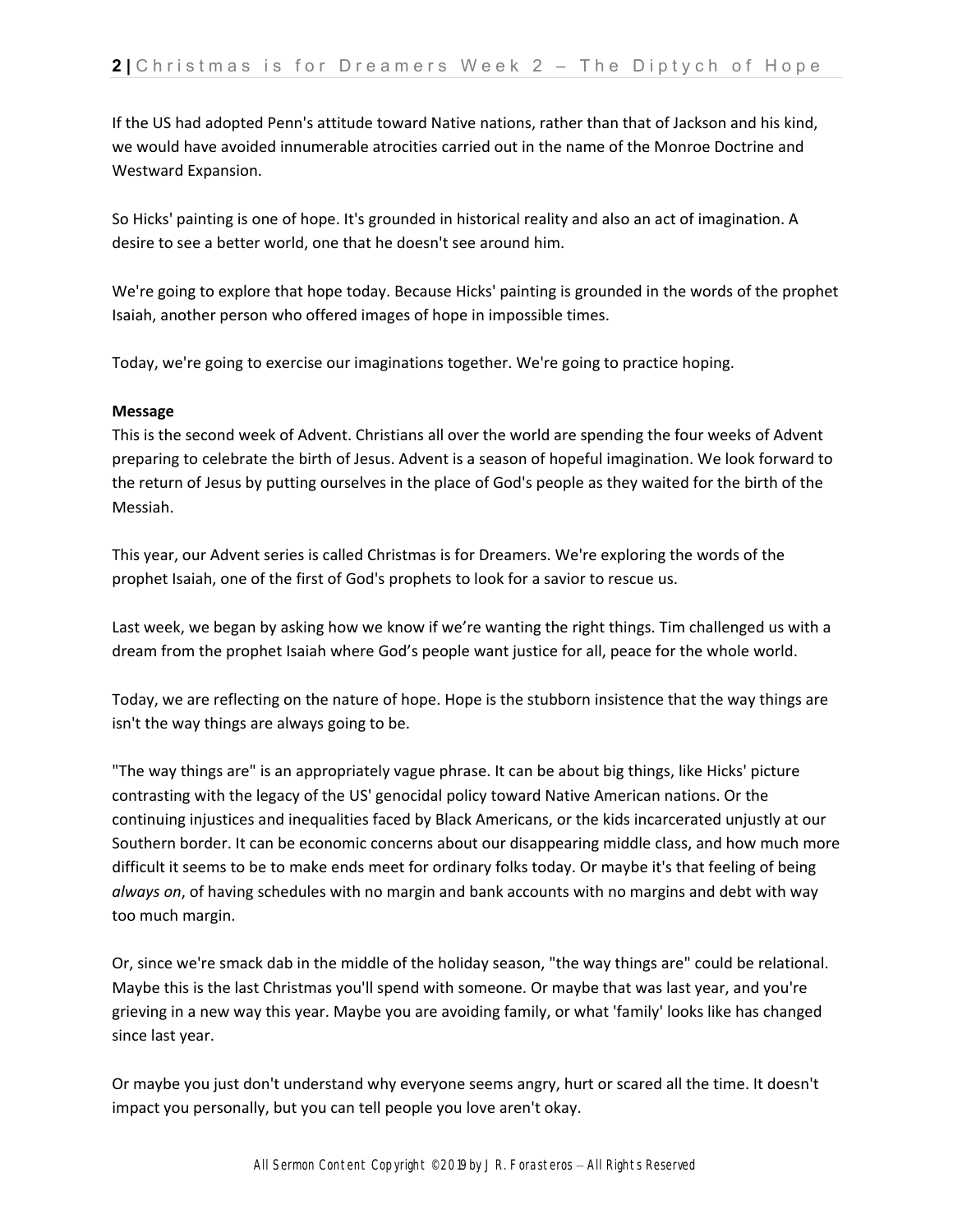Hope is the insistence that these ways things are aren't how they'll always be.

Hope insists a brighter day is on the horizon. Or, maybe, just over the horizon, its light not quite visible to our eyes.

Hope, then, is by definition an act of imagination. Hope refuses to say, "It is what it is," but hope also isn't passive. It can feel that way ‐ as though we're just burying our heads in the sand and offering weak‐ willed, empty promises that maybe things might turn around.

This is why we need Advent. We need to remember how God has been faithful to God's promises in the past. God's past faithfulness shapes our present hopes.

[Scripture Slide] Turn with me to Isaiah 11. This is a prophecy Isaiah delivered in a time the nation of Judah felt hopeless, around 733 BCE. The ruling king was a man named Ahaz, and like most of Judah's kings, he was caught in a complicated web of international politics. To the north and east, the most powerful empire of the day, Assyria, was expanding, gobbling up nation after nation, including Israel. Judah was defenseless, with a giant, hungry empire at their borders. But God was faithful to Judah. In the previous chapter, Isaiah imagines God's coming judgment of Assyria. He pictures the great Assyrian armies as a forest that's chopped down, leaving only stumps.

This chapter is Isaiah's next prophecy. As we read, try to put yourselves in the shoes of the Judeans. We're a small, relatively weak nation. Our sister nation to the North, Israel, has just been utterly destroyed, and refugees have flooded into our country. Our king has made some questionable decisions, and it's pretty clear he's not faithful to God. He claims to represent the long line of David's dynasty, but most of us don't trust his rule. Things are tough economically, scary politically and people are wondering if God is really faithful to the promises made to David long ago.

And then Isaiah does something really cool, really powerful. He offers two pictures ‐ like Hicks' *Peaceable Kingdom* painting. Artists call this a diptych ‐ two images meant to be viewed side‐by‐side. Let's look at each picture by itself, then put them together. Here's the first:

Out of the stump of David's family will grow a shoot— yes, a new Branch bearing fruit from the old root. And the Spirit of the LORD will rest on him— the Spirit of wisdom and understanding, the Spirit of counsel and might, the Spirit of knowledge and the fear of the LORD. He will delight in obeying the LORD. He will not judge by appearance nor make a decision based on hearsay. He will give justice to the poor and make fair decisions for the exploited. The earth will shake at the force of his word, and one breath from his mouth will destroy the wicked. He will wear righteousness like a belt and truth like an undergarment.

[Tree stump] David's dynasty isn't impressive in Isaiah's day. Ahaz isn't a good king, and he's making a lot of questionable, immoral decisions. He's not much better than the Assyrians. It feels like the great tree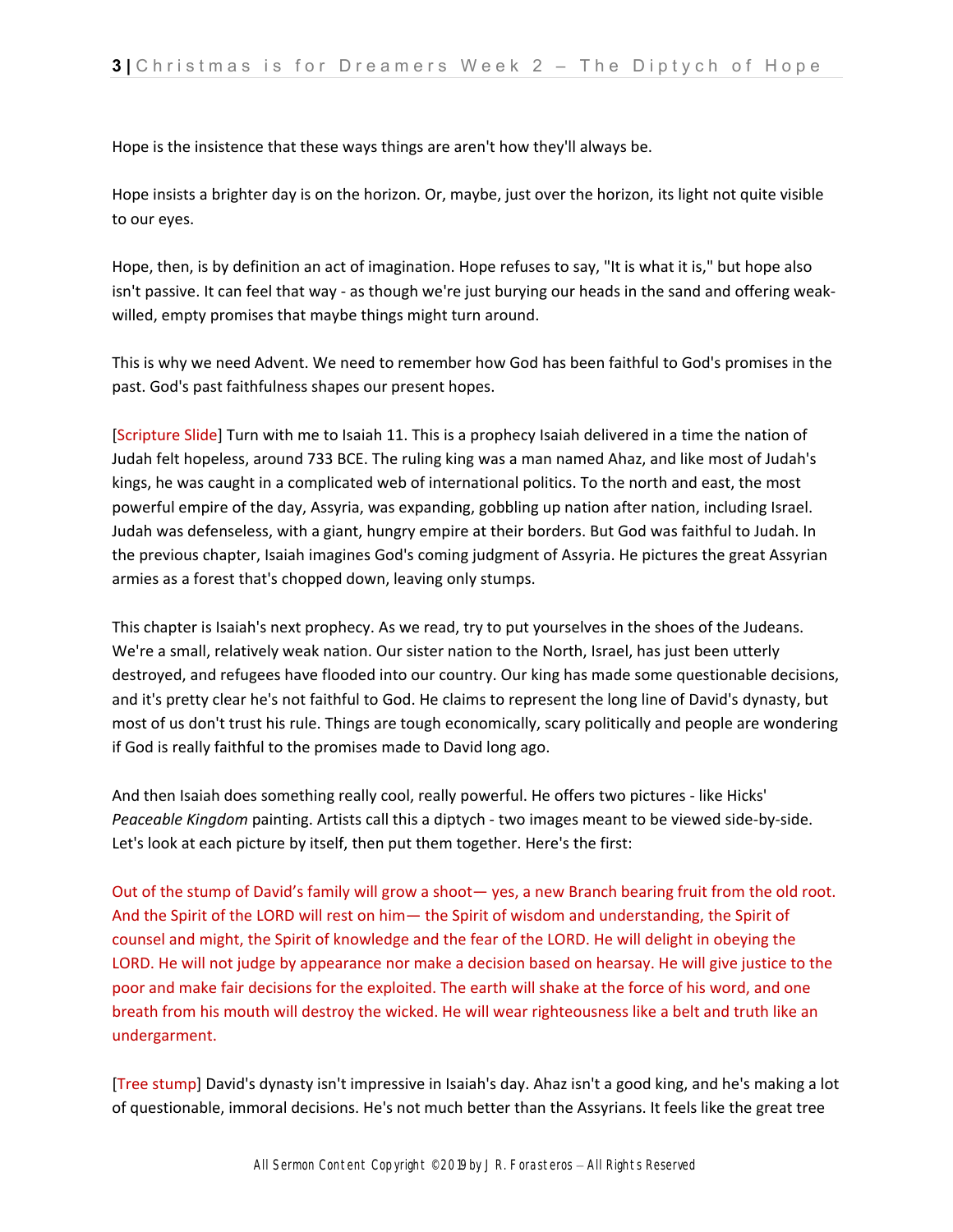of David's dynasty has been felled too. But Isaiah asks us to look closer: there's new growth coming out of the old stump. It's a new king, a new leader. He rules with wisdom and justice. He is faithful to God. He defends the vulnerable.

He is, in short, the fulfillment of every dream of God's people.

And it's not hard to imagine that, in Isaiah's day, a ruler like this felt pretty impossible. Know anyone today who's a little cynical about politics? A person who doesn't trust anyone in either party, who thinks politics is all self‐interested and sold out to lobbyists?

Yeah… Isaiah's vision feels pretty impossible in our day too, doesn't it?

Now, before we move onto the next picture, I want to ask what would be on this side of the diptych for you. Maybe it *is* a new ruler, a politician who truly embodies the way of Jesus in the world, who leads with humility, kindness and love, who defends the vulnerable and lifts up the weak.

Maybe it's a picture of financial stability and security. Or maybe it's a table where everyone is laughing and smiling instead of yelling. A chair that's not empty anymore.

What's that impossible thing you're picturing, that thing you want but are sure you'll never actually have?

I want to ask you to picture what's on this side of the diptych for you because when we contemplate the way things are, it's easy to glamorize days gone by. You can hear the prophet flirting with nostalgia here by conjuring the image of David. For Judah, David was the great king. Never mind his rule had ended over 300 years ago. No king who came after David could ever match the wisdom and glory of David's rule (this despite the fact that David was… sort of a terrible king, and left his kingdom on the verge of civil war).

Nostalgia is the great danger when times are tough. It's no accident that, in a time of great cultural anxiety, nostalgia is our drug of choice. From reboots of everything from Full House to Fresh Prince to Stranger Things, which is a show that trades entirely on how great the 1980s were. If we're not careful, nostalgia becomes a form of escapism. We idolize the past, imagining things were better back then.

Which may or may not have been true (I don't know what the 80s was like for you). What I *do* know is that it doesn't *matter* what the 80s were like, or how great king David was because the past is past. We can't get back to it. And when we live looking backwards, it keeps us from looking *forward*.

Which primes us to look at the next picture:

In that day the wolf and the lamb will live together; the leopard will lie down with the baby goat. The calf and the yearling will be safe with the lion, and a little child will lead them all. The cow will graze near